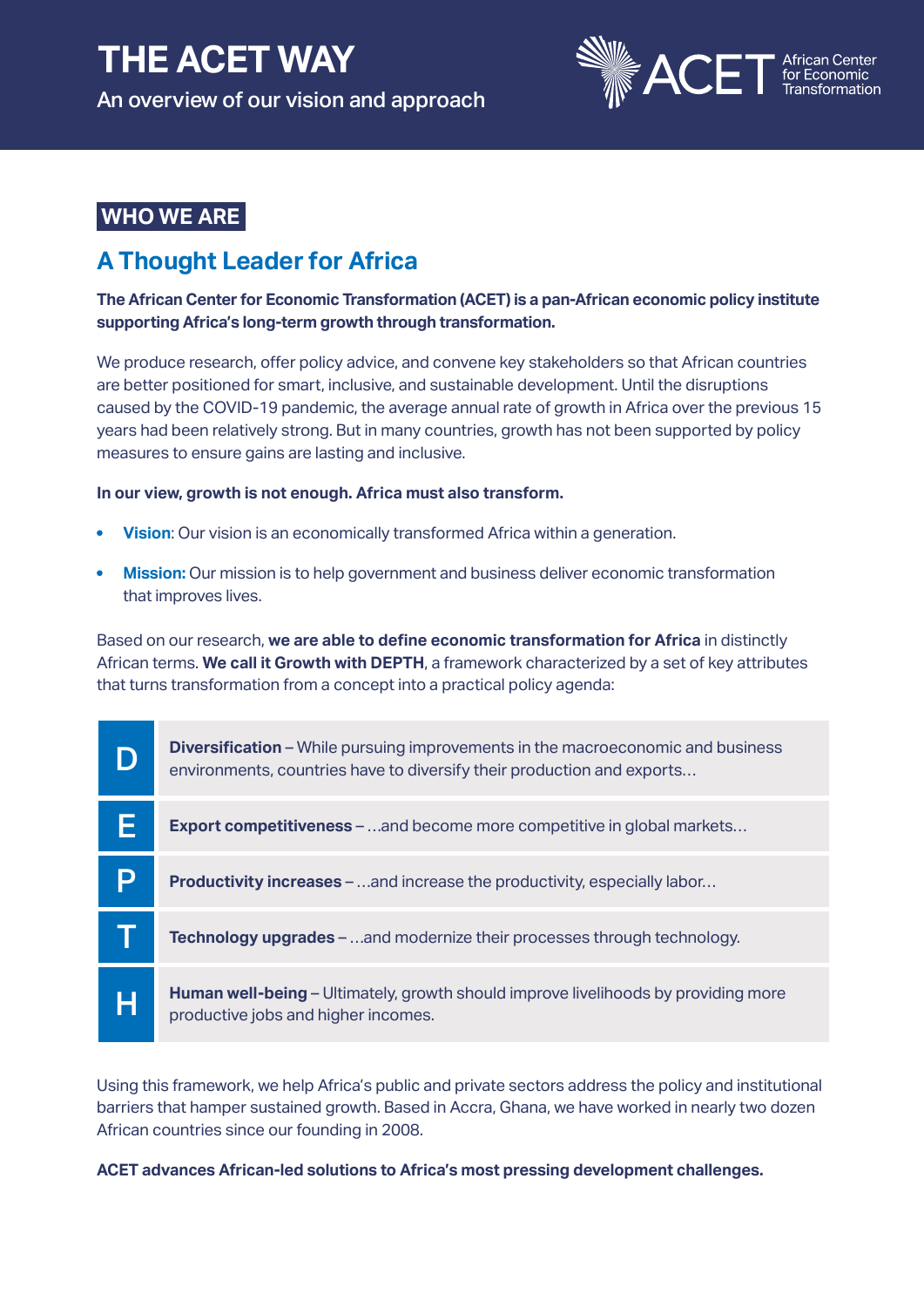## **HOW WE WORK**

# **An Integrated Approach**

**We focus on the "how-to" of policy reform, going beyond the traditional role of a think tank to ensure our research is accessed by the right people at the right time to accelerate the transformation agenda.**

We follow a unique, integrated approach where **analysis**, **advice**, and **advocacy** go hand in hand, underpinned by a commitment to collaborative **partnerships**.

- **We inform transformation policy through rigorous research and analysis.** We study the drivers of transformation, examine country prospects for transformation, and identify the most promising pathways to transformation.
- **We support policymakers by offering advice through peer learning and best practice.** We  $\bullet$ draw insights and make recommendations from our own analyses, often in collaboration with our partners, to provide sound strategies for transformation.
- **We galvanize action through advocacy, outreach, and convening for impact.** We engage and influence African leaders, policymakers, and relevant stakeholders across the development spectrum—including the private sector, civil society, and academia.

Throughout our process, **we engage a global network of partners and sponsors** to ensure we're capturing knowledge broadly. We work with the Mastercard Foundation, World Bank, GIZ, Hewlett Foundation, and Open Society Foundations, among others, as well as the governments of Ghana, Germany, the Netherlands, and the UK. As a result, ACET is uniquely able to help countries create transformation programs and to advise on their implementation and follow through.

## **WHAT WE DO**

## **Program Areas & Core Products**

## **We support Africa's growth with DEPTH by providing analysis, advice, and advocacy across five program areas.**

Our belief is that African countries will strengthen their long-term transformation agendas—and enjoy a more robust post-COVID-19 recovery—by taking smart policy action in these areas. We will work to help inform and support that policy action.

- **Economic Management & Governance.** We support governments to develop and implement transformation policies in key sectors—particularly industry, agriculture, and infrastructure— to enhance resource mobilization, and improve public expenditure.
- **Youth Employment and Skills.** We support governments to equip Africa's growing population with the education and skills needed for decent jobs. We also strive to engage African youth and policymakers on increased, collaborative dialogue.
- **Private Sector Development.** We support governments to create an enabling environment to attract private investment. We also support small and medium enterprises (SMEs) to build their capacity, create jobs, and become bankable.